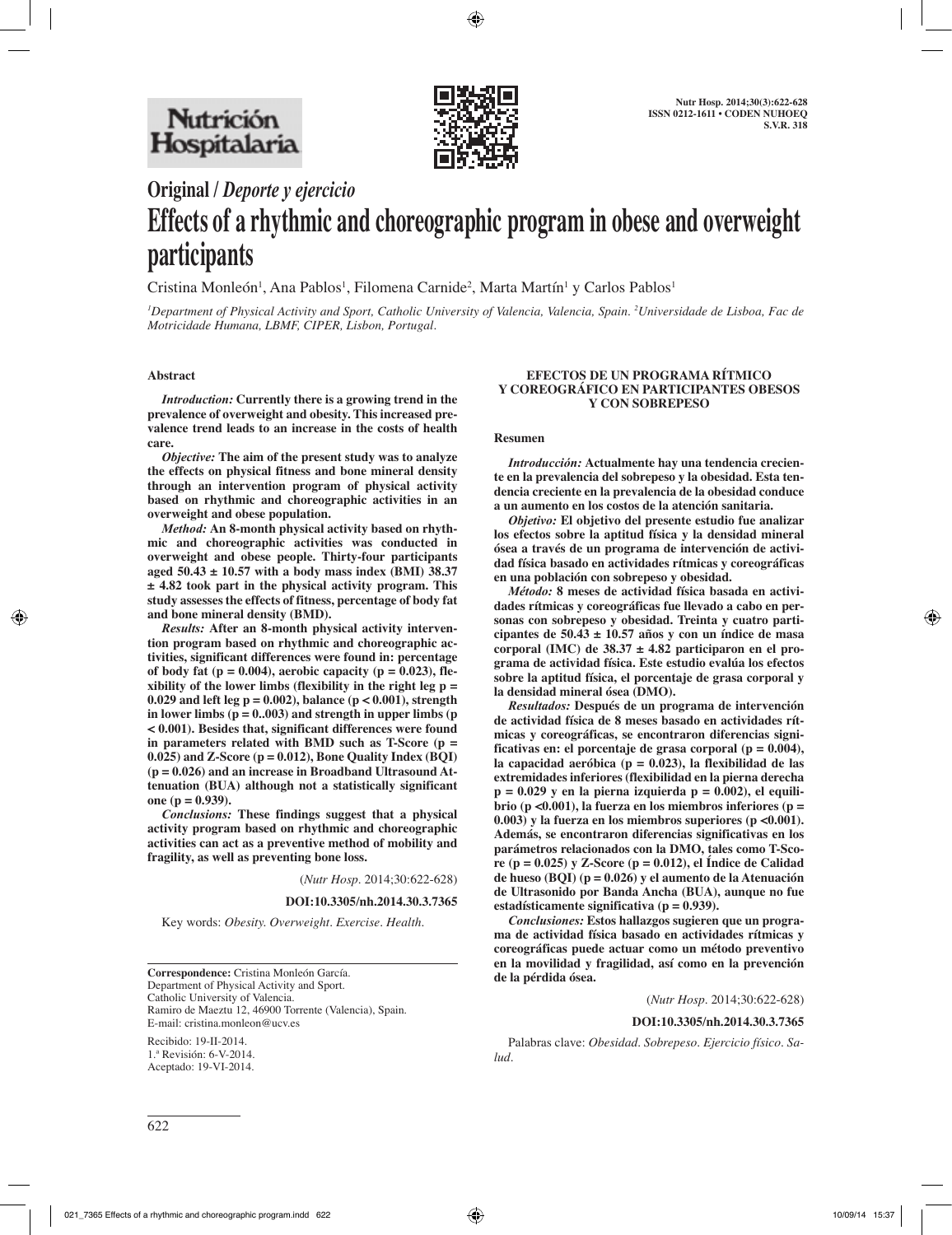## **Abbreviations**

ACSM: American College of Sports Medicine. BMD: Bone Mineral Density. BMI: Body Mass Index. BQI: Bone Quality Index. BUA: Broadband Ultrasound Attenuation. CDPD: Cuestionario de Diversión de los sujetos

con la Práctica Deportiva (Enjoyment of the Practice of Sports Questionnaire).

QUS: Quantitative Ultrasound measurement. RPE: Borg Rating of Perceived Exertion. SOS: speed of sound.

## **Introduction**

Worldwide obesity is increasing and has been recognized as a priority public health issue<sup>1</sup>. Obesity is linked with physical and psychological factors<sup>2</sup>. In the same way, overweight and obesity affects joint wear and tear, decrease exercise capacity, increase rate of chronic diseases such as cardiovascular disease, diabetes and arthritis, resulting in physical disability<sup>3</sup>. Nevertheless, an important factor is that overweight and obesity, is mostly preventable<sup>4</sup>, and exercise is a primarily treatment for this<sup>1</sup>. Thus, physical exercise is essential to minimize functional dependency and to promote improvements in body composition, bone mineral density (BMD), reduced pain and vascular resistance, increase aerobic capacity and improve the capacities of strength, flexibility, self-esteem, self-confidence and sense of depression<sup>5</sup>. In addition, in obese populations, regular physical activity, has known benefits and is one key factor for the treatment of obesity<sup>2</sup>.

Obesity in middle-age and older individuals, acts as a predictor of mobility limitation<sup>3</sup>. In this sense, physical inactivity affects the ability of people to perform everyday activities and has been recognized as a factor contributing to the decline in physical and psychological functions<sup>6</sup>.

Thus, an intensification in the levels of physical activity were associated with increased bone mass with the inclusion of specific training programs acting as a way to improve bone-related variables<sup>7</sup>. Nevertheless, not all types and forms of exercise have an equal influence in bone mass<sup>7</sup>. According to Yung<sup>8</sup>, bone status is related with Body Mass Index (BMI), calcium intake, physical exercise, foot dimension, as well as, site specificity. Therefore, physical activity has a preventive value and is recommended as the first step for preventing osteoporosis, as well as, increasing muscle strength and reducing falls and fractures<sup>9</sup>.

The improvement of movement efficiency can be achieved by the prescription of aerobic exercise, resistance weight training, as well as intervention in gait, posture and balance<sup>10</sup>. Hence, one way to promote physical exercise, enhanced motivation and social interaction, is through dance  $\text{programs}^{11}$ . In fact, these authors demonstrate that salsa dance can promote the work of balance and force production because of the difficulty of its movements in terms of changes of direction and the use of the toes to perform them $11$ . It also requires the performance of movement to the rhythm of music, with a positive impact in other abilities such as coordination, agility and rhythm coordination. Dance is recommended to maintain dexterity, muscle tone, and coordination $12$ . In this sense, aerobic dance exercises include various forms and movements coordinated to the rhythm of music, and with different intensities, thus affecting an effective cardio-respiratory training13. Furthermore, head and trunk movements, changes of direction and shifts of the center of gravity in different directions are characteristic of dance, and contribute to the maintenance of balance, coordination, and joint mobility $14$ .

In addition, Garber et al.<sup>15</sup> recommend the use of strategies for behavior change, such as supervision by experienced fitness professionals, smooth and enjoyable exercises to improve adherence<sup>16</sup> and compliance with the prescription of exercise programs.

Thus, the aim of the present study was to analyze the effects on physical fitness and bone mineral density through an intervention program of physical activity based on rhythmic and choreographic activities in an overweight and obese population.

# **Methods**

## *Participants*

The obese and overweight participants were selected through non-probabilistic sampling from the obesity database of the Unit of Endocrinology and Nutrition Specialist Centre, Spain. For this study, 39 participants started the program, of whom 34 completed all the sessions [25 women (73.5%) and 9 men (26.5%)], aged 50.43  $\pm$  10.57 and BMI 38.37  $\pm$  4.82, were enrolled in the 8-month intervention program. The participants who left the program were for working or health reasons. The general inclusion criteria was: having a BMI  $\geq$  25 Kg/m<sup>2</sup>, being sedentary, being submitted to physical training and, after being informed of the purpose of the study, accepting to participate and signing the informed consent form. Participants did not know the type of activity proposed until the moment of giving informed consent. The study protocols and procedures were approved by the Ethics Committee of Catholic University of Valencia.

# *Exercise program*

Participants were engaged in a rhythmic and choreographic activities program. The physical activity program was carried out three times a week for one hour/session over a period of eight months. Profes-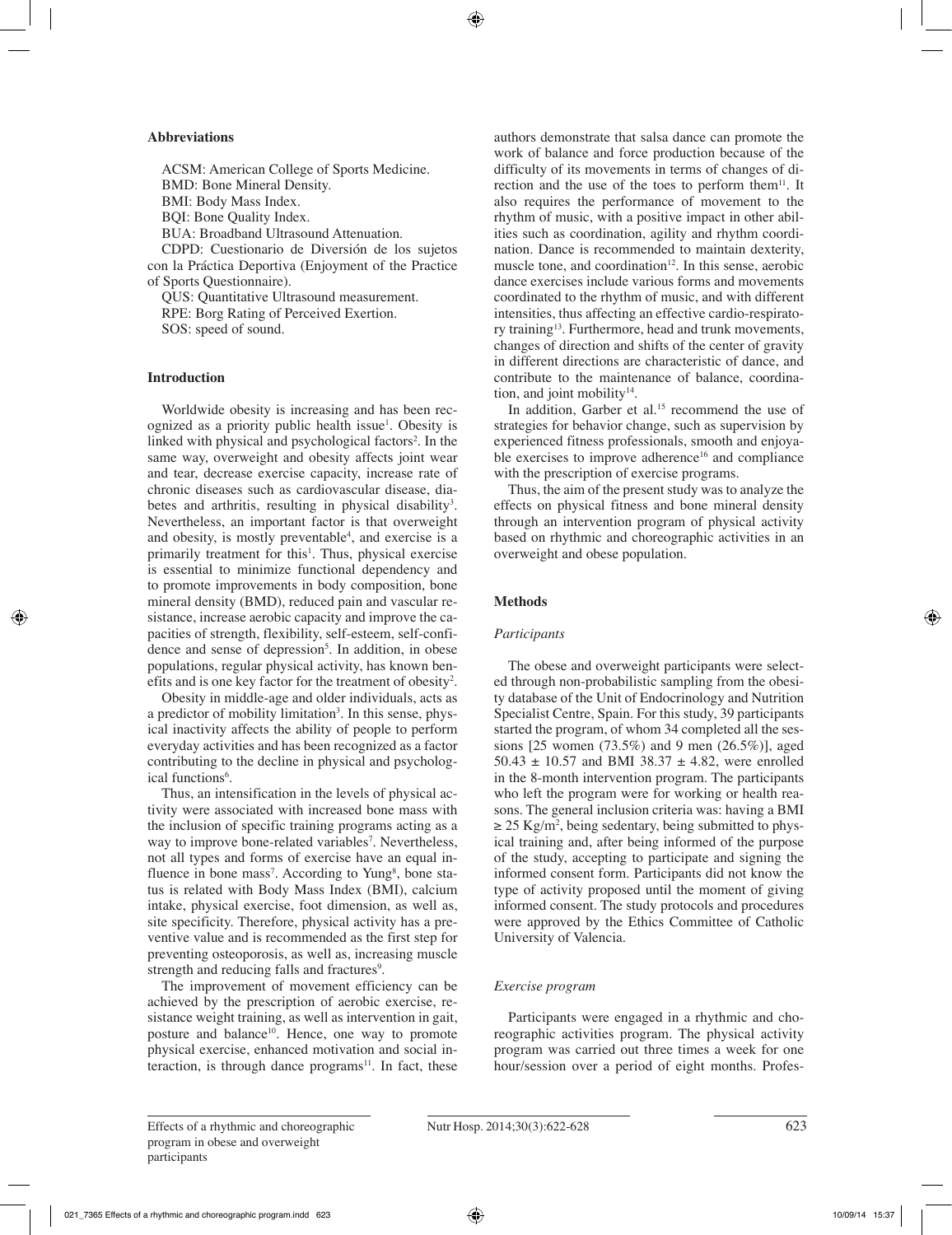sionals in physical activity and dance supervised the program for two days a week and on the third day participants worked at home with elastic bands and an exercise folder with a music CD to combine physical and rhythmic activities together. In addition, participants had to follow a diet provided by a doctor of the Endocrinology and Nutrition Specialist Centre. Despite giving a diet to participants, feeding was not controlled throughout the program. The activities provided met the American College of Sports Medicine (ACSM) recommendation criteria including cardiorespiratory, flexibility, strength, endurance and neuromotor exercise<sup>15</sup> with the use of dance and music at all times. These activities were a combination of different dances such as salsa, bachata, merengue, chachachá, and quaternaries rhythms. Apart from a combination of dances, different games involving dancing were used (for the dance phase). The training session included a 10 minute warm-up, 40 minutes of dance and rhythmic activities and finally 10 minutes to cool-down.

Through the Borg Rating of Perceived Exertion  $(RPE)^{17}$  was used to control for the moderate intensity level required in all the sessions.

## *Materials and testing procedures*

For this study, were selected 9 tests and the parameters were measured at the baseline and at the end of the program. And at the end of the 8-month intervention, was measured the enjoyment with physical activity based on rhythmic and choreographic activities. Each examiner received a manual of functional fitness test instructions and was trained to assess according to the author's method.

So, a Sit-and-Reach test was used to assess lower back and hamstring flexibility in both legs and a 6-min Walk test from Senior Fitness Battery was used to assess aerobic capacity<sup>18</sup>, with the findings obtained by Beriault et al.19 as a fitness indicator for obese subjects.

The Tandem Walk Backward test was used to assess the dynamic balance of participants<sup>20</sup>. For the purposes of this study, three items were considered: the time of a successful performance, the number of times participants came out the line and the number of times that participants did not touch the heel of the foot with the tiptoe. To evaluate the test, the following equation was created to penalize mistakes:

# $SB = T + [(NOL \times 2) + NTHT]$

Where SB is score balance; T is time; NOL is number of outputs of line; NTHT is number of times the heel didn't touch the toe.

The objective of the Flexibility Scapular Waist test is to evaluate the flexibility of the shoulder joint. They were asked to go back without bending the arms, and to try to keep the distance between their hands as minimum as possible.

An isoinertial dynamometer T-Force dynamic measurement system V. 2.35 (Ergotech, Murcia, Spain) was used to assess the strength of the lower limbs and upper limbs. The real effort can be measured by the actual speed taken in each repetition<sup>21</sup>. To assess the strength of the lower limbs, the movement began with a bar of 3 kg behind the neck in an upright position with the knees slightly bent. The participant had to make a leg flexion at maximum power. To assess the upper limbs strength, participants began by standing with the knees slightly bent and the elbows close to the body. They had to take a 3 kg rod in parallel to the ground and had to curl up in full speed to complete the bending movement of the arm.

Body weight and composition were also measured for the BMI and calculated with bioelectrical impedance analysis measurements (Tanita BC 418 MA Segmental; Tanita Corporation, Tokyo, Japan). Height was measured with SECA 220 stadiometer model. Obesity is defined as a BMI  $\geq 30 \text{ kg/m}^2$  or greater, and the prevalence of overweight as BMI  $\geq 25$  kg/m<sup>21,2</sup>. Bioelectrical impedance was also used to estimate the percentage of fat mass because<sup>22</sup> have demonstrated the system validity of Tanita BC 418 MA Segmental.

There are different methods to measure bone mineral density<sup>23</sup>. One method to evaluate the status of bone is the Quantitative Ultrasound measurement  $(QUS)^{24}$ . QUS is a method for osteoporosis screening which is portable, inexpensive, fast and with less radiation with respect to DXA25 and predict the risk of fractures due to osteoporosis23. So, a SONOST-3000 densitometer model (OsteoSys Co., Ltd, Seoul, Korea) was used to assess bone mineral density of the calcaneus by ultrasound. Sites which are exposed to weight load are those where one can appreciate the effect of weight load in physical activity<sup>26</sup>. Thereby, the main stresses applied on the calcaneus are produced by the ground reaction forces<sup>8</sup> and therefore calcaneus seems appropriate to evaluate the effect of high-impact physical activity<sup>24</sup>. This densitometer calculated the calcaneal BMD (in  $g/cm<sup>2</sup>$ ) and measured different bone properties combining the BUA (Broadband Ultrasound Attenuation) in dB/MHz (it is related to bone structure and trabecular connectivity), speed of sound (SOS) in m/s (it is related to bone density and its elasticity)<sup>23</sup> and BQI (Bone Quality Index).

After 8-months of physical activity intervention all participants completed the Enjoyment of the Practice of Sports Questionnaire (Cuestionario de Diversión de los sujetos con la Práctica Deportiva, CDPD) from Duda & Nicholls, adapted to Spanish by Cervelló, Escartí, & Balagué<sup>27</sup>. This questionnaire measured the subjects' enjoyment of the practice of sport and consists of 8 items grouped into 1 factor called "Enjoyment". Responses were recorded on a Likert scale ranging from 1 to 5, where 1 meant "Not identified" and 5 "Strongly identified".

This questionnaire has been used in several studies and it has demonstrated internal consistency and validity<sup>28</sup>.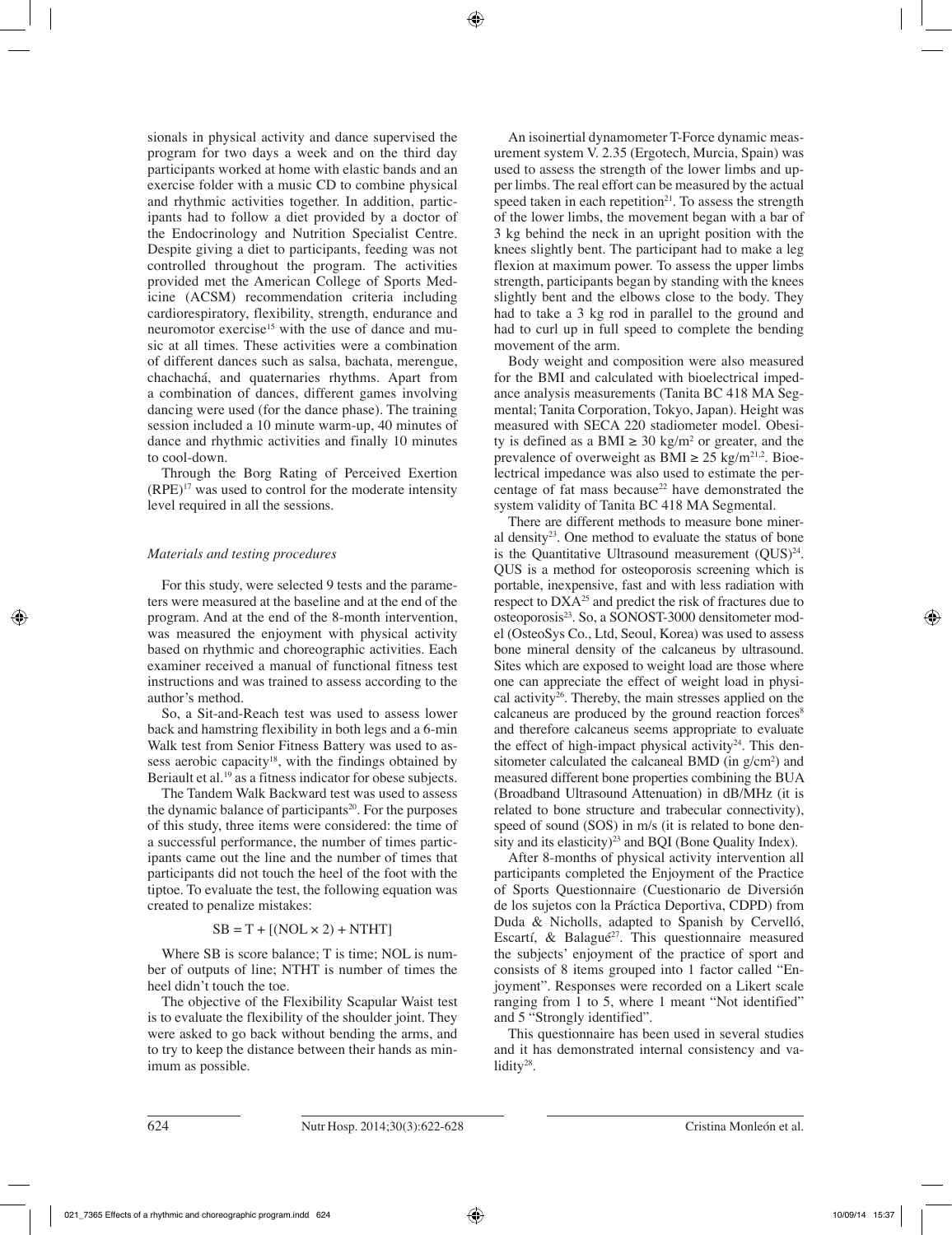#### *Statistical analysis*

The values in the study were obtained using the paired Student's *t*-test, with a 95% confidence interval ( $p < 0.05$ ) and with the Wilcoxon test, when the normality distribution was not verified through the Saphiro-Wilk tests. All data was presented as means standard deviations.

Afterwards, a descriptive analysis of the different items was conducted to determine the degree of satisfaction with the program. Furthermore, to verify its validity and reliability in the context of a physical activity intervention in a sample of obese people, was examined the psychometric characteristics thereof and was performed a factorial analysis of the main components in order to determine its structure. Items 3, 5 and 8 were analyzed inversely.

The SPSS version 20 (IBM, Somers, NY, USA) software package was used.

#### **Results**

The data concerning the physical condition and BMD variables of the full sample are detailed in Table I.

A significant decrease in percentage of fat mass was obtained after the exercise program  $(p = 0.004)$ .

In the same way, significant differences were found between baseline and post-intervention in the aerobic capacity ( $p = 0.023$ ) with an increasing distance of about 50 meters. Similarly, significant improvement was noted in the flexibility of the lower limbs: the flexibility of the right leg had a significance of  $p = 0.029$ and the flexibility of the left leg  $p = 0.002$ .

Conversely, no improvements were obtained in the flexibility of the upper limbs ( $p = 0.338$ ), possibly because of the difficulty the obese population has when lifting the arms and the sense of fatigue generated by that movement.

Balance was improved after the exercise program (p < 0.001) taking into account the time, the number of times participants comes off the line and the number of times that they did not touch the heel of the foot with the tip of the other foot.

Regarding the data concerning strength (mean velocity) in lower and upper limbs, it show great significance ( $p = 0.003$  and  $p < 0.001$  respectively) between the baseline and after the intervention (at 8 months).

Significant differences were obtained after analyzing the baseline and post intervention in T-Score and Z-Score ( $p = 0.025$  and  $p = 0.012$  respectively). Similarly, significant differences were found in the BQI  $(p = 0.026)$  and an increase in BUA was obtained, although not a statistically significant finding  $(p = 0.939)$ between baseline and after the intervention (102.4 and 103.48 dB/MHz respectively).

A reliability analysis of the scale CDPD was conducted taking a single major factor which we called "Enjoyment" and which comprised 7 items (item 3 was removed for not having a minimum weight of 0.35). The factor explained 49.377% of the variance.

In this research, the values reflect that the item with more weight is 7 "I usually enjoy taking part in the program's activities" ("Normalmente me da placer hacer las actividades del programa") with a value of 0.912, while item 5 "I get bored easily" ("Normalmente me aburro") is the smallest reproducible value (0.457) (Table II). Cronbach's alpha for all items was 0.806.

| Table I<br>Paired Student's t-test for physical and BMD |                  |                     |                     |               |  |  |  |
|---------------------------------------------------------|------------------|---------------------|---------------------|---------------|--|--|--|
| Variables                                               | $\boldsymbol{N}$ | $mean \pm SD$ PRE   | $mean \pm SD$ POST  | $t$ (p-value) |  |  |  |
| Percentage of body fat                                  | 34               | $43,65 \pm 5,78$    | $42.38 \pm 6.39$    | $3,097**$     |  |  |  |
| Aerobic capacity (m)                                    | 32               | $565,94 \pm 158,19$ | $614,38 \pm 129,48$ | $-2,39*$      |  |  |  |
| Right leg flexibility (cm)                              | 34               | $-2.76 \pm 11,43$   | $0,13 \pm 10,22$    | $-2,28*$      |  |  |  |
| Left leg flexibility (cm)                               | 34               | $-2.6 \pm 10.76$    | $0,84 \pm 10,09$    | $-3,334**$    |  |  |  |
| Upper limb flexibility (cm)                             | 29               | $102,34 \pm 18,77$  | $100,17 \pm 12,56$  | .976          |  |  |  |
| Score Balance                                           | 34               | $37,05 \pm 18,36$   | $26,05 \pm 11,35$   | $-4,74***$    |  |  |  |
| Mean Velocity lower limb (m/s)                          | 32               | $0.59 \pm 0.19$     | $0.71 \pm 0.20$     | $-2,936**$    |  |  |  |
| Mean Velocity upper $limb$ $(m/s)$                      | 31               | $1,09 \pm 0.25$     | $1,37 \pm 0,39$     | $-4,369***$   |  |  |  |
| BUA (dB/MHz)                                            | 34               | $102,40 \pm 15,87$  | $103,48 \pm 16,76$  | $-0.077$      |  |  |  |
| BQI                                                     | 34               | $90.41 \pm 13.91$   | $93,61 \pm 15,97$   | $-2,338*$     |  |  |  |
| T-Score                                                 | 34               | $-0.79 \pm 0.75$    | $-0.61 \pm 0.86$    | $-2,35*$      |  |  |  |
| Z-Score                                                 | 34               | $-0.41 \pm 0.87$    | $-0.20 \pm 0.99$    | $-2,65*$      |  |  |  |

\* *P*<0.05; \*\* *P*<0.01; \*\*\* *P*<0.001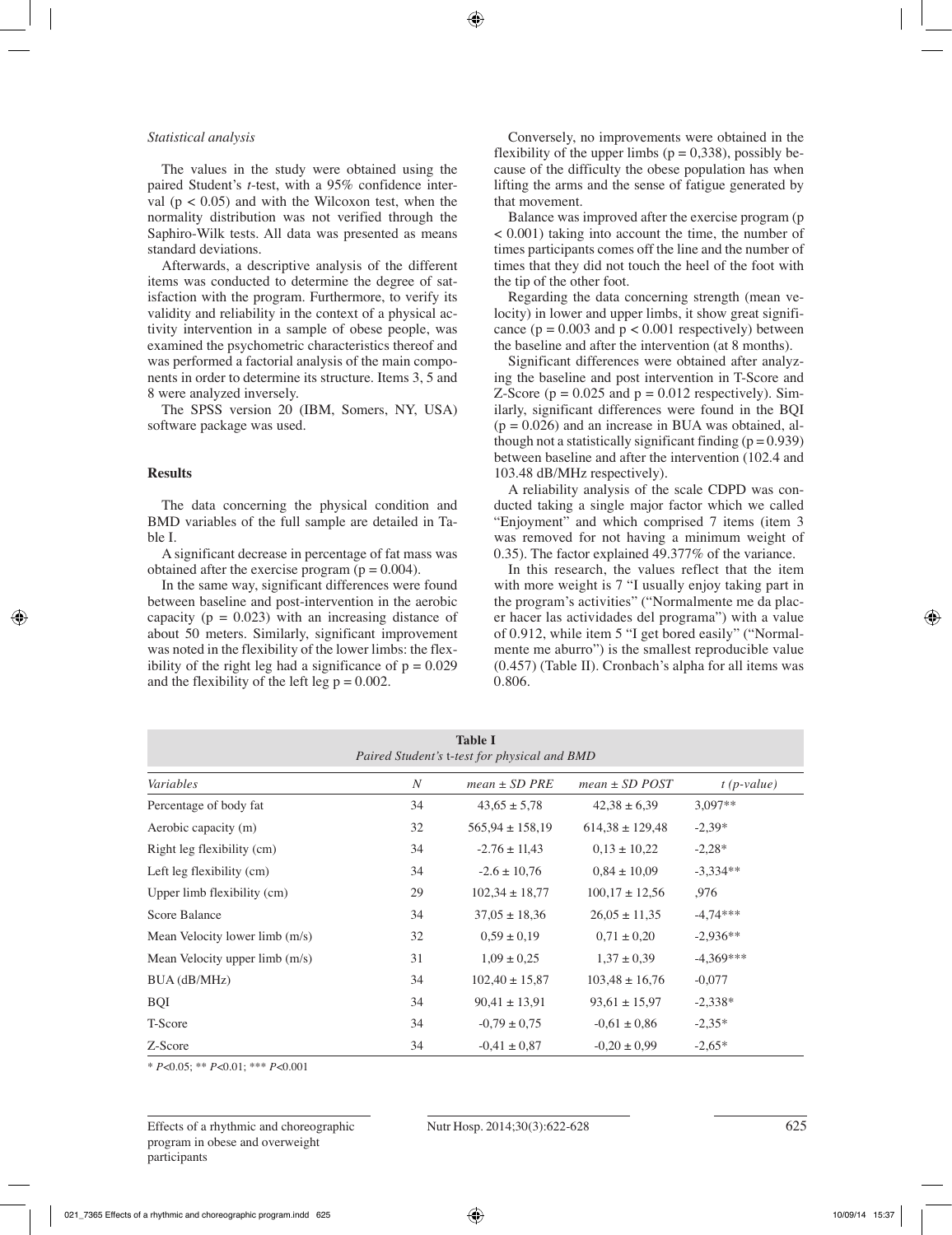| <b>Table II</b>                              |  |  |  |  |  |
|----------------------------------------------|--|--|--|--|--|
| Descriptive statistics and components matrix |  |  |  |  |  |

|                                                                    | mean | SD    | Components |
|--------------------------------------------------------------------|------|-------|------------|
| 1- I usually have fun doing<br>things                              | 4.58 | 0,604 | 0,638      |
| 2- I use to find interesting<br>the exercises of the<br>program    | 4.53 | 0.654 | 0,804      |
| 4- I am usually able to<br>concentrate on the things<br>I am doing | 4.19 | 0,920 | 0,510      |
| 5- I get bored easily                                              | 4,47 | 1,108 | 0,457      |
| 6- Usually it feels like time<br>passes very quickly               | 4,28 | 0,974 | 0,841      |
| 7- I usually enjoy taking<br>part in the program's<br>activities   | 4,44 | 1,054 | 0,912      |
| 8- Usually I wish the class<br>finishes sooner                     | 4.47 | 0,878 | 0,628      |
| N valid                                                            | 34   |       |            |

As we can see in Table II, the participants were very happy with the program which is reflected in the means of each item in the questionnaire. All the items are above 4 out of 5 with question 1 ("I usually have fun doing things", in Spanish "Me suelo divertir haciendo cosas") having the best score (4.58).

## **Discussion**

This study analyzed the effect of an 8-month physical activity program based on rhythmic and choreographic activities in an obese and overweight population. The results obtained demonstrate benefits fundamentally in the lower limbs. This data is highly relevant because locomotion is one of the most important and frequent demands of daily living and with excess weight exerting an excessive force to the joints it would alter body movement and lead to musculoskeletal disorders in the obese population $29,30$ .

The results found by Houston et al.<sup>3</sup>, suggest the prevention of overweight and obesity in middle age to prevent mobility limitation. Thus, an exercise program with the features that has been implemented in the present study could prevent this functional limitation and mobility. It is noteworthy that participants performed a session unsupervised at home and yet it there has been an improvement in the functionality and mobility of these people with overweight and obesity.

Thus, a consequence of the aging is the deterioration of the balance capacity<sup>14</sup>. For this reason, prevention of falls becomes important, as well as identifying of older people at risk of falling<sup>6</sup>. Talbot, Musiol, Witham, & Metter<sup>31</sup> found that the frequency of falls occurred in

all age groups and that woman were more falls than men, regardless of age.

Hence, balance is an important ability to remain independence in older people<sup>16</sup>. In accordance with Federici et al.<sup>14</sup>, who used Caribbean dance intervention along 3-months, practice during middle age helps improve balance and is important for prevention of falls in the elderly. In this sense, improving the balance after exercise intervention based on rhythmic and choreographic activities, suggest that it may be considered as a useful tool in reducing the risk of falls for middle-aged adults and senior. Hence, prevention work with middle-aged adults has vital importance<sup>31</sup>.

Having an efficient musculature in the lower limbs is a key factor for both basic mobility to the variety in job tasks $29$ . Thereby, the motor function can be affected by muscular strength and power inadequate of the lower limbs. In this sense, Hills et al. $^{10}$  suggest that in obese individuals the loads on joints are greater than normal-weight individuals and the obese have greater difficulty changes in walking speed. Thus, as suggested by different authors mean velocity attained can be used as a good estimate of the relative load of a certain weight $2<sup>1</sup>$ .

Studies such as the Hulens, Vansant, Claessens, Lysens,  $\&$  Muls<sup>32</sup> show differences in the ability to walk between obese and lean people, being more difficult or hampered to the obese people. It also suggests that lean people have a higher speed when compared to obese people walking. These authors discussed that these data seem obvious, because obese people should be move with greater body mass than lean people. So, the results obtained of the strength show great improvement in the speed of execution both of lower and upper limbs, improvements that have a major impact on the health and musculoskeletal pain.

Furthermore, the results obtained in the aerobic capacity test also show significant improvement, increasing the distance walked after participating in an intervention program of physical activity during 8 months. These data suggest that there has been an improvement in functional mobility.

Regarding improvement in percentage of body fat in this study found a significant differences between baseline and after intervention ( $p = 0.004$ ). The exercise training, as Miller et al.<sup>33</sup> noted, promote fat mass loss by helping to preserve lean mass. This systematic review emphasize that a smaller reduction in lean mass and a higher fat mass loss exists when physical exercise and energetic restriction are combined. Furthermore, according to Nakamura, Tanaka, Yabushita, Sakai,  $\&$  Shigematsu<sup>34</sup> the participation in exercise for long periods of time may to improve body composition and overall functional fitness. In this way, they found benefits in the exercise group performed 3 days/ week for 90 minutes during three months, compared to the other two groups who practiced less frequently. Donnelly et al.<sup>35</sup>, suggests that the physical activity levels between 225 and 420 min·wek-1 provide greater weight loss (5 to 7.5 kg) compared to moderate lev-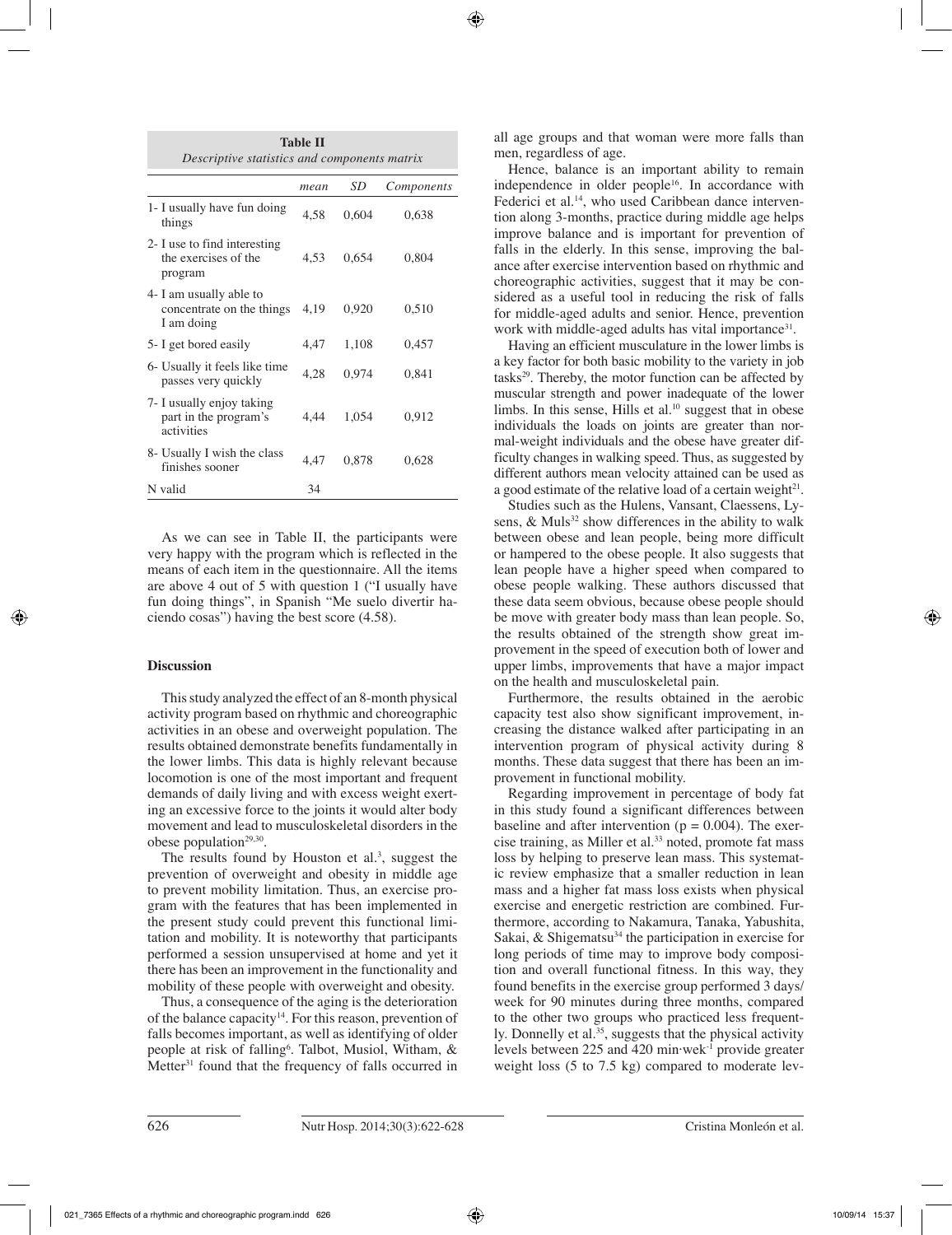els of physical activity ( $> 150$  min·wek<sup>-1</sup>, weight loss of 2-3 kg) or low levels  $< 150$  min·wek<sup>-1</sup> (minimum weight loss). Consequently, the ACSM recommends a dose of 250-300 min/week of moderate physical activity for overweight or obese<sup>35</sup>. Hergenroeder et al.<sup>1</sup> found that the mobility of older adults was associated with BMI, such that a higher BMI was greater impairment of mobility, even with less obese individual. This could suggest that improving in percentage of body fat has importance in functional fitness.

Seco et al. $36$  performed a simple physical activity program 9-month with a period of three months of detraining in 227 adults divided into 2 groups; 65-74 year and > 74 years. Their results showed improvements in balance, flexibility and muscle strength after the training period. After the detraining period, it was observed that balance and flexibility tended to get lost and the strength to continue. In the same direction, was obtained improved lower body flexibility. This would improve, as the authors suggest, may prevent the musculoskeletal resulting from falls. These results obtained both in this study as in the study of these authors in terms of lower body flexibility are highly relevant, since the maintenance of flexibility prevents lower back pain and the risk of falls<sup>36</sup>. These could means that the onset of exercise habits at the beginning of the aging or before and keep it off long term. The results obtained indicate the importance of healthy eating habits and physical activity.

As suggested Ejaz et al.<sup>25</sup> weight can have a preventive or positive effect on BMD but increases the risk of heart diseases among others. In this way, the obese and overweight group, in baseline was in a T-score of -0.79 (normal) and after 8-months of physical activity intervention decreased to -0.61 (also normal). The improvements achieved at the level of bone mineral density, could be due to the calcaneus is a specific weight-bearing which it is exposed to mechanical load $24$ .

Studies such as the Yanagimoto, Oshida,  $\&$  Sato<sup>37</sup>, shows the impact of walking activity on bone quality. Therefore, these authors suggested BUA parameter relating to the number of steps performed, and hence, a higher level of activity of walking will be obtained a greater benefit in bone quality. In this sense, intervention programs with rhythmic and choreographic activities might favor and hence prevent the loss of bone mass due to continuous mechanical stress offered. However, studies with other devices that analyze other specific body areas are needed to generalize this data to overall body level.

In summary, the significant results found in the present study, bet for the prevention and maintenance of functional abilities to overweight and obese people. Functional mobility should be a priority in this type of obese population. Moreover, physical activity programs based on rhythmic and choreographic activities as presented here show a great acceptance by this obese population, as it was proved in the questionnaire of enjoyment through a high score. The low participation of men cannot be attributable to the type of proposed program because the participants did not know the nature of the activities to be performed until the moment of the first briefing. However, there are some limitations in the study. On the one hand, it was difficult to control participants to undertake the third session unsupervised with elastic bands and on the other hand, it was difficult to control participants determined to take out the diet that was previously agreed. More studies in this direction with more control on the diet and all the sessions supervised as well as a higher number of participants are required to find most important changes in physical performance.

# **Conclusions**

the purpose of this study was demonstrating the importance of a rhythmic and choreographic program in overweight and obese persons. This program reached not only an improvement in their physical capacity but also in their adherence and enjoyment to the program. The results show the importance of preventive work to maintain the functionality and mobility in overweight or obese people with this sort of program. So, eight months of moderate physical activity program was sufficient to decrease the percentage in fat mass and gain in functionality and mobility, which are determinant for daily tasks.

In conclusion, a physical activity program based on rhythmic and choreographic activities must be approached from a behavioral preventive perspective, that is, a combination of physical activity and a thorough survey of diet and eating behavior. This kind of physical activity programs can contribute to reducing health care costs and contribute positively to reduce obesity and osteoporosis.

## **References**

- 1. Hergenroeder AL, Wert DM, Hile ES, Studenski SA, Brach JS. Association of body mass index with self-report and performance-based measures of balance and mobility. *Phys Ther* 2011;91(8):1223–34.
- 2. Gourlan MJ, Trouilloud DO, Sarrazin PG. Interventions promoting physical activity among obese populations: a meta-analysis considering global effect, long-term maintenance, physical activity indicators and dose characteristics. *Obes Rev* 2011;12(7):633–45.
- 3. Houston DK, Ding J, Nicklas BJ, Harris TB, Lee JS, Nevitt MC, et al. Overweight and Obesity Over the Adult Life Course and Incident Mobility Limitation in Older Adults: The Health, Aging and Body Composition Study. *Am J Epidemiol* 2009;169(8):927–36.
- 4. World Health Organization. Obesity and overweight [Internet]. Fact sheet N°311. 2013 [cited 2013 Jul 16]. Available from: http://www.who.int/mediacentre/factsheets/fs311/en/
- 5. De Souza Santos CA, Dantas EEM, Moreira MHR. Correlation of physical aptitude; functional capacity, corporal balance and quality of life (QoL) among elderly women submitted to a post-menopausal physical activities program*. Arch Gerontol Geriatr* 2011;53(3):344–9.